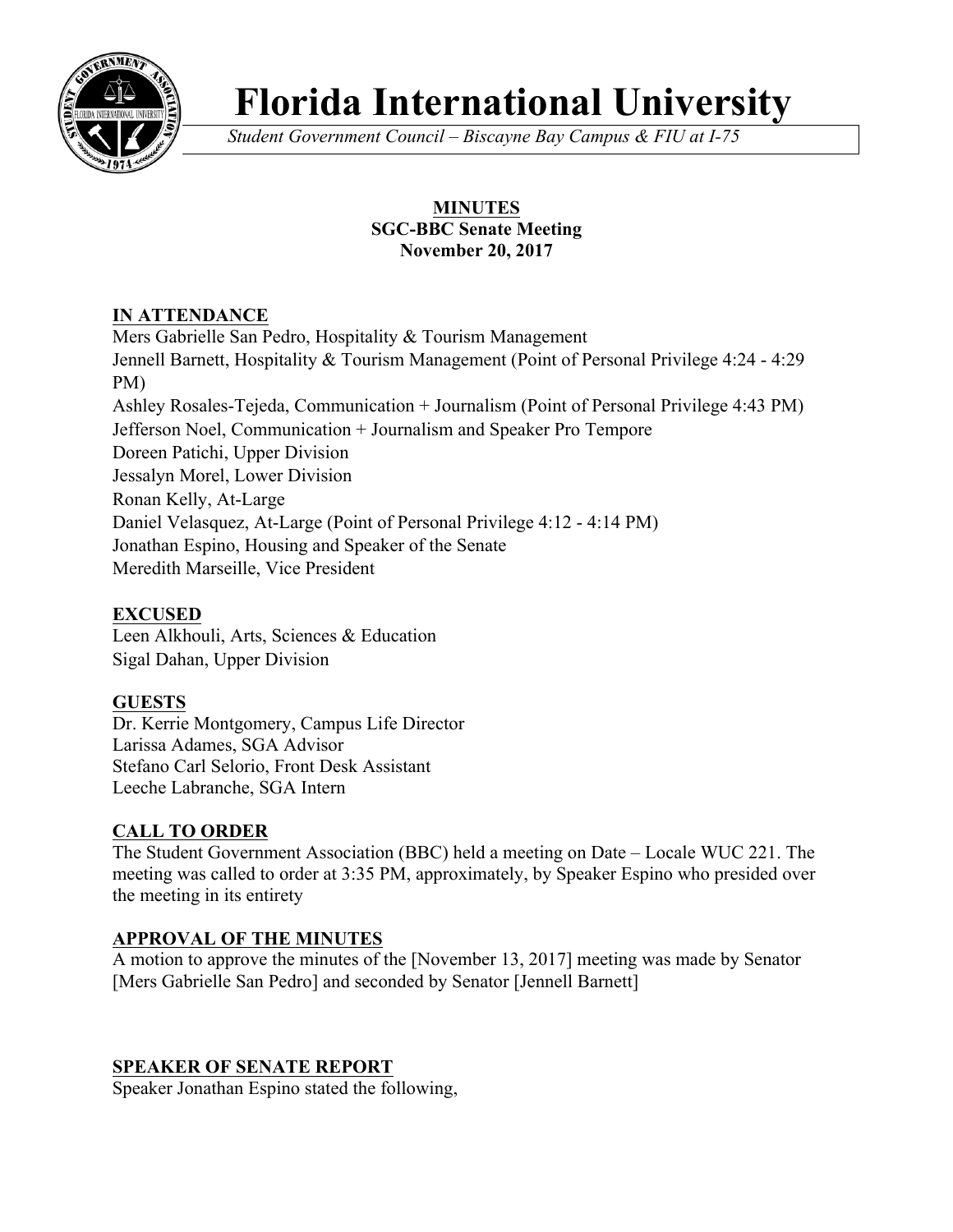- I. Sundaes with the Senate, December 4, 2017
- II. We will be doing the 2nd Reading of the "Joint" Resolution 1702
- III. CAPS Counseling
	- A. Senator Dahan and Patichi met with Mercedes Cesin the manager of the one card office to talk about adding the suicide hotline to the back of the card but they cannot add because the ones for next year have already been ordered however they will be adding it to the back of the maps for the school that are given with the Id's and the maps will have the number as well as the number to CAPS counseling.
- IV. Committees Status
	- A. Almost all committees are filled as of right now, with the exception of RLJ Chair.

#### **VICE PRESIDENT REPORT**

Vice President Meredith Marseille stated the following,

- I. Food Drive Competition
	- A. Boxes have been decorated and distributed to their designated locations.
- II. Reflexology Path
	- A. As of right now, five quotes are needed, from either Richard Blanco or the Dalai Lama.
	- B. Student Ambassador
		- 1. There will be a student ambassador training for anyone who is interested in the preservation and continuation of the project.

#### **SPEAKER PRO TEMPORE REPORT**

Speaker Pro Tempore Jefferson Noel stated the following,

- I. Graduation Celebration/Book Signing, December 2017
- II. Transition of Power
	- A. I will be working with Senator Ashley Rosales-Tejeda to transition responsibilities and projects in order to continue the work.

#### **FINANCE CHAIR REPORT**

Senator Ronan Kelly stated the following,

- I. Committee Status
	- A. Currently, establishing proper meeting times that would fit with the other member's schedules.

#### **RLJ CHAIR REPORT**

Senator Jessalyn Morel stated the following,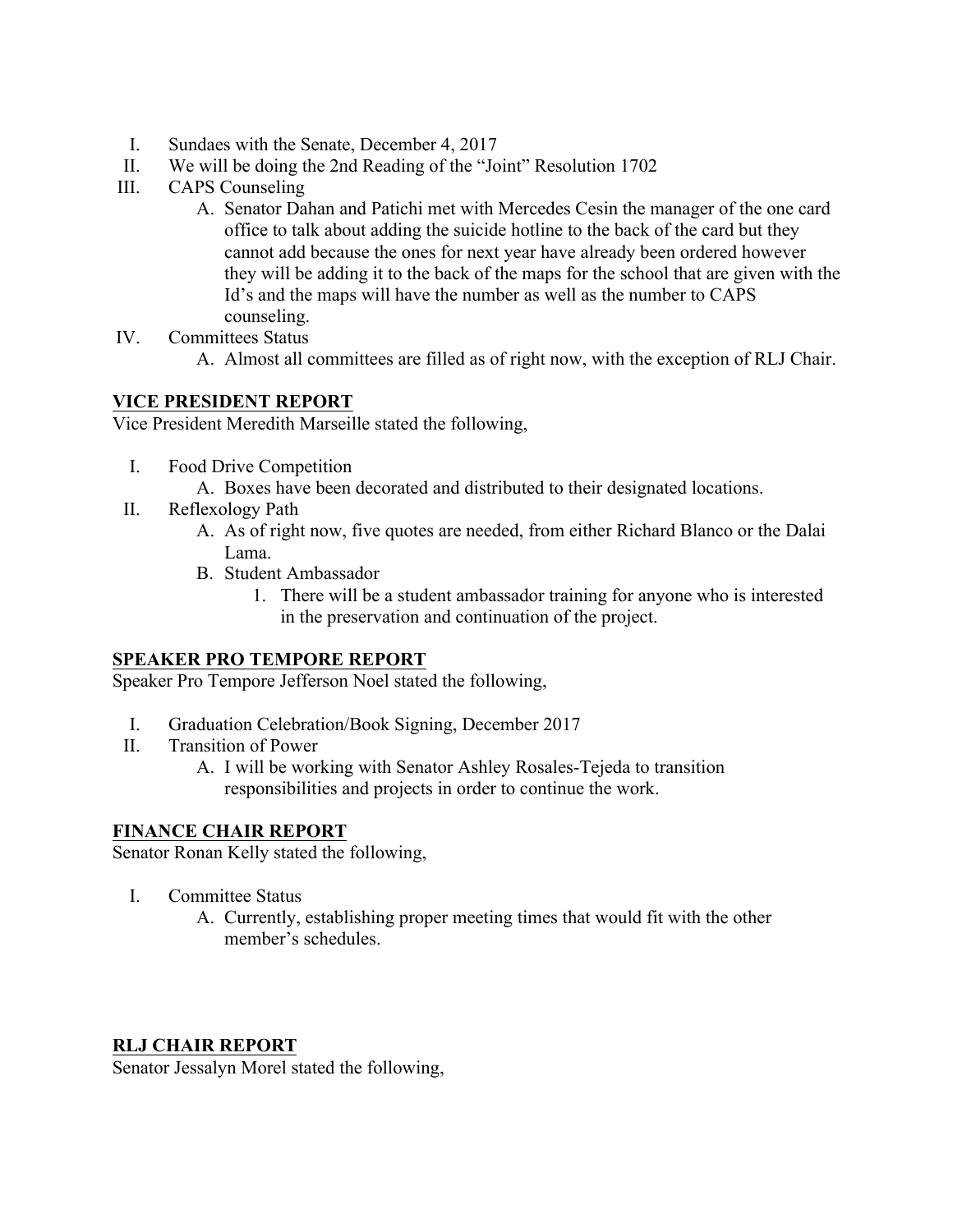- I. Committee Status
	- A. Currently recruiting Senators to be partake in the RLJ Chair
	- B. Senator Daniel Velasquez joined the RLJ Chair

## **OPERATIONAL CHAIR REPORT**

Senator Daniel Velasquez stated the following,

- I. Committee Status
	- A. Six different event submissions have been audited and approved, some need editing, and will be approved once the discrepancies are fixed. We will be going over how to handle a report that could not be approved with due process. Meetings Friday's 1pm. However, due to the Thanksgiving Holiday we will be meeting this Wednesday at 1pm.

## **STUDENT ADVOCACY CHAIR REPORT**

Senator Ashley Rosales-Tejeda stated the following,

- I. Spoke to students in my hometown high school about FIU's SGA in the Biscayne Bay Campus.
- II. Food Drive
	- A. In collaboration with Senator Jonathan Espino and Vice President Meredith Marseille, decorated the Food Drive boxes.

### **ADVISOR REPORT**

SGA Advisor Larissa Adames stated the following,

- I. NACA Assessments need to be filled out
- II. United Way Bake-Off event is coming soon
- III. Mocktails and Manicures
	- A. Currently, on the search for a bartender.

## **OLD BUSINESS**

- I. Please refer to the APPROVAL OF MINUTES
- II. 2nd Reading of Joint Resolution 1702
	- A. Senator Morel stated that some of the writing needs to be more general, rather than specifically mentioning Tau Kappa Epsilon.
	- B. Approval of Edits

A motion to table the approval of edits for Resolution 1702 was made by Senator [Jessalyn Morel] and seconded by Senator [Daniel Velasquez]

The motion passed unanimously.

AYE Mers Gabrielle San Pedro, Hospitality & Tourism Management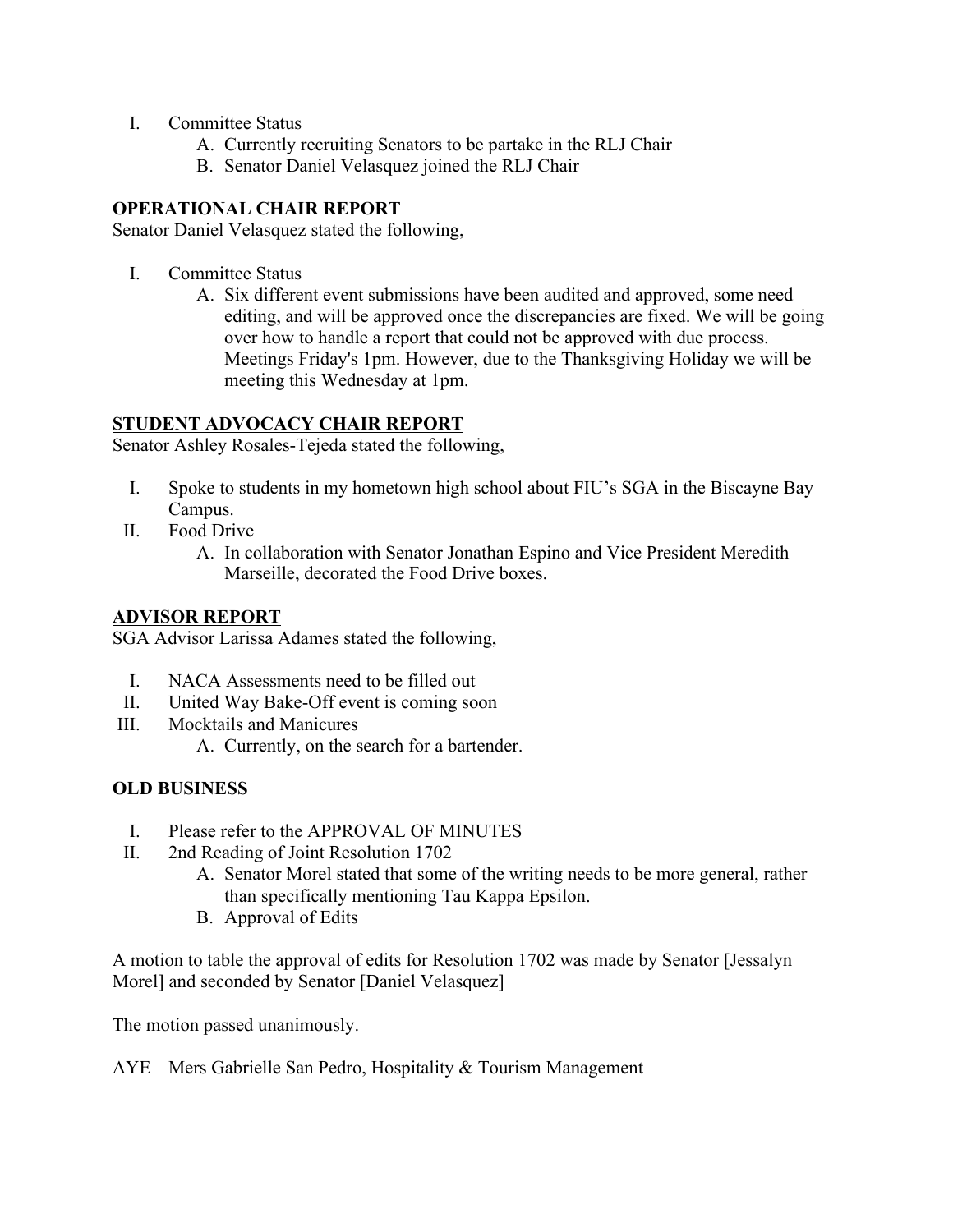AYE Jennell Barnett, Hospitality & Tourism Management (Point of Personal Privilege 4:24 - 4:29 PM)

AYE Ashley Rosales-Tejeda, Communication + Journalism (Point of Personal Privilege 4:43 PM)

- AYE Jefferson Noel, Communication + Journalism and Speaker Pro Tempore
- AYE Doreen Patichi, Upper Division
- AYE Jessalyn Morel, Lower Division
- AYE Ronan Kelly, At-Large
- AYE Daniel Velasquez, At-Large (Point of Personal Privilege 4:12 4:14 PM)
- AYE Jonathan Espino, Housing and Speaker Pro Tempore
	- C. Tabling Discussion

A motion to table the discussion of Resolution 1702 to the next Senate meeting was made by Senator [Jessalyn Morel] and seconded by Senator [Jefferson Noel]

The motion passed unanimously.

AYE Mers Gabrielle San Pedro, Hospitality & Tourism Management

AYE Jennell Barnett, Hospitality & Tourism Management (Point of Personal Privilege 4:24 - 4:29 PM)

AYE Ashley Rosales-Tejeda, Communication + Journalism (Point of Personal Privilege 4:43 PM)

- AYE Jefferson Noel, Communication + Journalism and Speaker Pro Tempore
- AYE Doreen Patichi, Upper Division
- AYE Jessalyn Morel, Lower Division
- AYE Ronan Kelly, At-Large
- AYE Daniel Velasquez, At-Large (Point of Personal Privilege 4:12 4:14 PM)
- AYE Jonathan Espino, Housing and Speaker Pro Tempore

# **ANNOUNCEMENTS**

- A. ISS Thanksgiving, November 20
- B. United Way Bake Off, November 27, 11am-2pm, Panther Square
- C. SGA Gives Thanks, November 27, 5pm-7pm, WUC 223
- D. Bayview Housing Forum, November 29, Noon-2pm
- E. SGA Holiday Potluck, November 29, after general meeting
- F. Sundaes with the Senate, December 4, 2017, after the senate meeting
- G. Budget Request due, December 18
- H. Front Desk Reminder